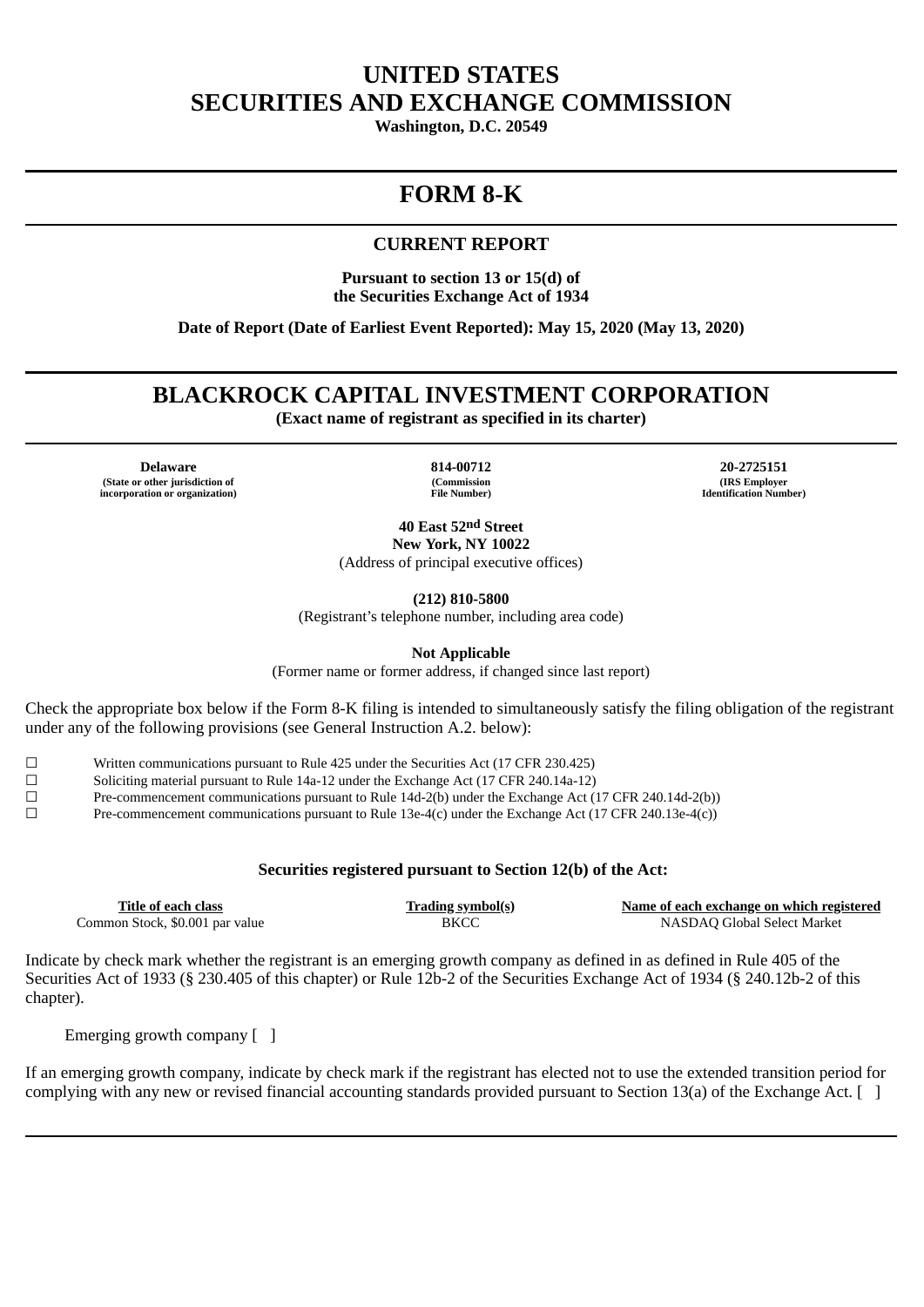#### **ITEM 8.01. Other Events**

On May 15, 2020, BlackRock Capital Investment Corporation (the "Company"), issued a press release outlining certain aspects of the dividend election process for the Company's second quarter dividend.

The full text of the press release issued in connection with the announcement is furnished as Exhibit 99.1 to this Current Report on Form 8-K and is incorporated herein by reference.

#### **ITEM 8.01. Other Events**

On May 13, 2020, the Board of Directors of the Company adopted amendments to the Company's dividend reinvestment plan (the "Plan"). Under the terms of the amended Plan, if the Company makes a distribution to be paid in cash or in stock at the election of stockholders as of the applicable dividend record date (a "Cash/Stock Distribution"), each stockholder will be required to elect whether to receive the distribution in cash or in shares of the Company's common stock ("Common Shares"), pursuant to such notices, forms or other documentation as may be provided to the stockholder by the Company (the "Election Forms"). If the stockholder is a Plan participant and elects to receive the Cash/Stock Distribution in cash, the stockholder will be deemed to have elected not to participate in the Plan solely with respect to such Cash/Stock Distribution and will receive the distribution in cash subject to any rules applicable to the distribution that may limit the portion of the distribution the Company is required to pay in cash. If the stockholder is a Plan participant and elects to receive the Cash/Stock Distribution in stock, the stockholder will receive the distribution in newly issued Common Shares. The number of newly issued Common Shares credited to the stockholders' account in either case will be determined by dividing the dollar amount of the distribution (or portion of the distribution to be paid in Common Shares) by the price per Common Share determined in accordance with the Election Forms rather than pursuant to the formula(s) otherwise applicable under the Plan. Except as described above, the terms of the amended Plan are identical to the those of the Plan in place at the time of the amendment.

Descriptions of the Automatic Dividend Reinvestment Plan in this current report are qualified in their entirety by reference to a copy of such document that is filed as Exhibit 99.2 to this current report and incorporated by reference herein.

#### **ITEM 9.01. Financial Statements and Exhibits**

(d) Exhibits. Exhibit Number Description [99.1](#page-3-0) Press [Release,](#page-3-0) dated May 15, 2020<br>99.2 Amended Automatic Dividend Rei [99.2](#page-5-0) Amended Automatic Dividend [Reinvestment](#page-5-0) Plan, dated May 13, 2020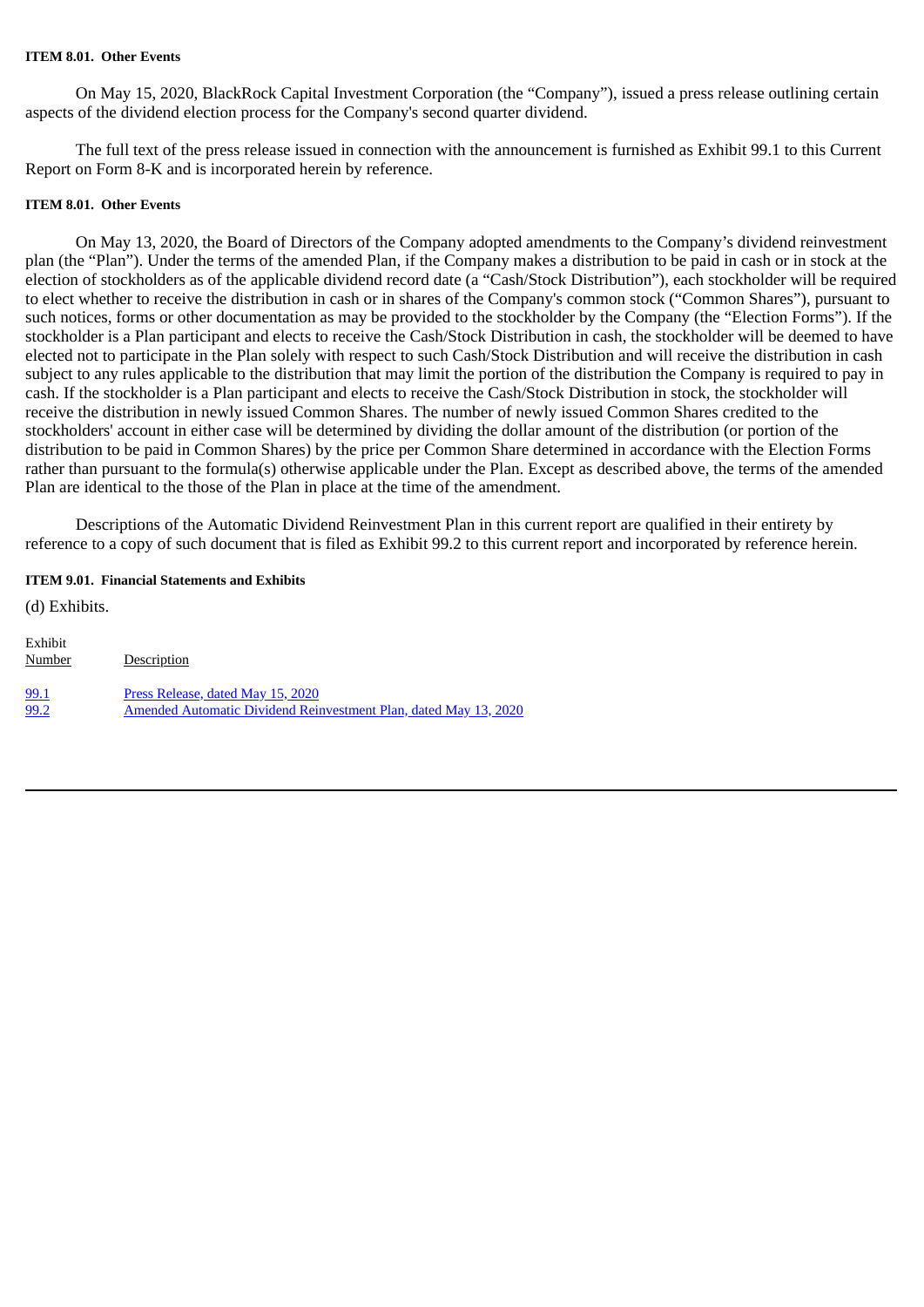#### **SIGNATURE**

Pursuant to the requirements of the Securities Exchange Act of 1934, the registrant has duly caused this report to be signed on its behalf by the undersigned thereunto duly authorized.

> BLACKROCK CAPITAL INVESTMENT CORPORATION

Date: May 15, 2020 By: /s/ Michael Pungello Name: Michael Pungello

Title: Interim Chief Financial Officer and Interim Treasurer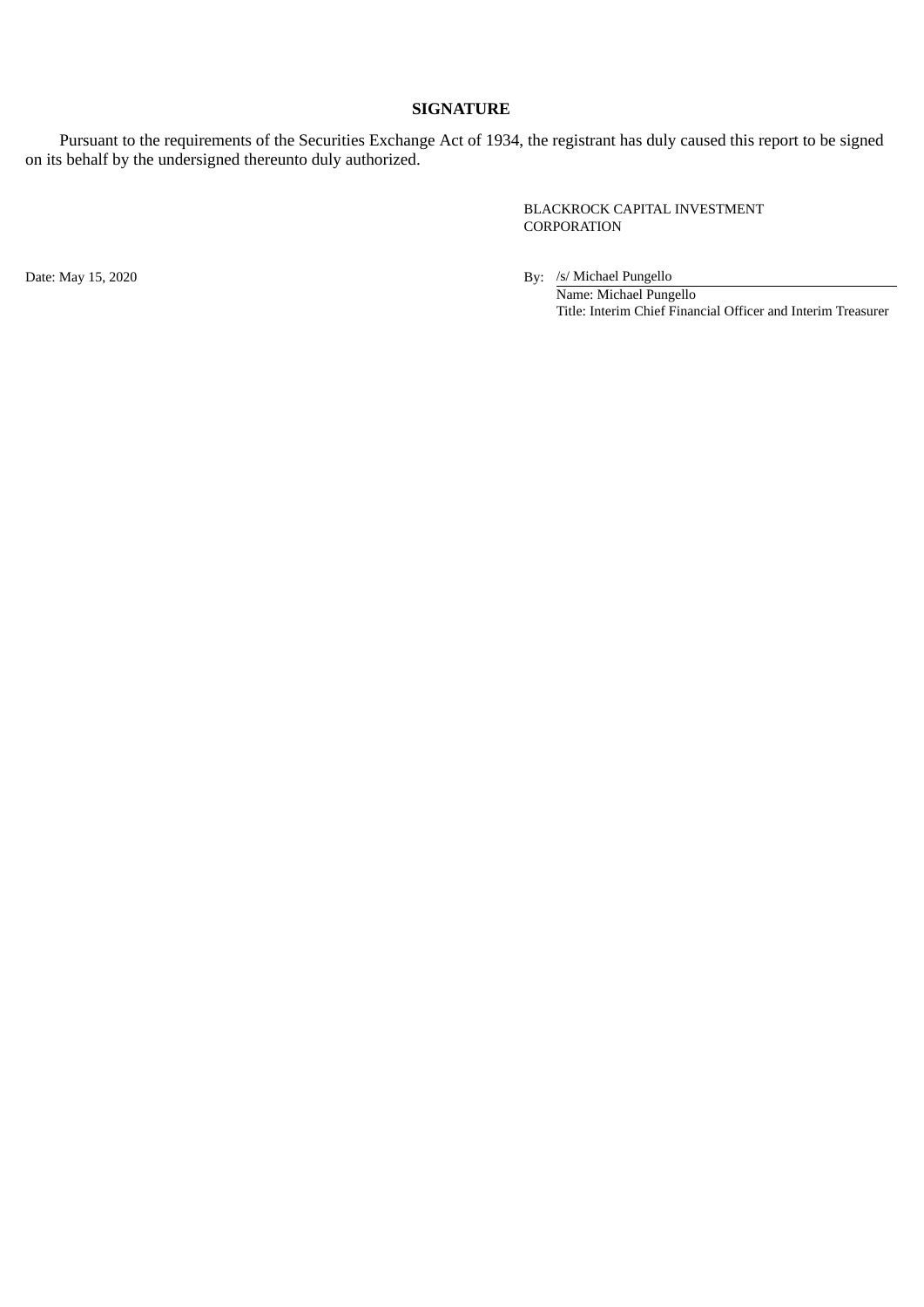<span id="page-3-0"></span>

**Investor Contact: Press Contact:** Nik Singhal Brian Beades 212.810.5427 212.810.5596

#### **BlackRock Capital Investment Corporation Releases Dividend Election Process Summary for Distribution Payable on July 7, 2020**

**New York, May 15, 2020** – On May 6, 2020, BlackRock Capital Investment Corporation (the "Company") announced the declaration by its Board of Directors of a dividend for the second quarter of 2020 at a rate of \$0.10 per share of common stock to be paid on July 7, 2020 to stockholders of record on June 1, 2020 ("Stockholders of Record"). Stockholders of Record may elect to receive the quarterly dividend in all cash (a "Cash Election"), or all shares of the Company's common stock (a "Share Election"), by indicating preference on an election form that will be mailed to Stockholders of Record at a future date. However, the total amount of cash to be distributed to all Stockholders of Record shall be limited to 20% of the total distributions to be paid.

The following information outlines certain aspects of the second quarter dividend, Cash Elections and Share Elections. The following summary is provided for information purposes only and may be subject to change. More details will be provided to Stockholders of Record by Computershare, the election and disbursing agent, at a future date.

### Summary of Second Quarter 2020 Dividend:

- The total amount of cash to be distributed to all Stockholders of Record is limited to a maximum of 20% of the aggregate amount of the dividends to be paid to all Stockholders of Record (the "Cash Amount"). The remainder of the distributions (approximately 80%) will be paid in the form of shares of the Company's common stock.
- If the aggregate amount of cash to be distributed to Stockholders of Record making Cash Elections exceeds the Cash Amount, then the Cash Amount will be prorated among such stockholders, and the remaining portion of the dividend will be paid to such stockholders in shares of the Company's common stock plus cash in lieu of any fractional shares. In no event will any stockholder making a Cash Election receive less than 20% of such stockholder's dividend in cash.
- If a Stockholder of Record is not enrolled in the Company's dividend reinvestment program and a completed election form is not received timely by the Company's election and disbursing agent, or is otherwise invalid, such stockholder will be deemed to have made a Cash Election and will receive a portion of the quarterly dividend in cash subject to the 20% cap described above (with the exception of cash in lieu of fractional shares).
- If a Stockholder of Record is enrolled in the Company's dividend reinvestment program and an election form is not received timely by the election and disbursing agent, or is otherwise invalid, such stockholder will be deemed to have made a Share Election and will receive all of the quarterly dividend in stock (with the exception of cash in lieu of fractional shares).
- Stockholders of Record who are enrolled in the Company's dividend reinvestment program will be allowed to make a Cash Election. Such election will affect only this quarter's distribution; it will not be treated as the stockholder opting out of the dividend reinvestment program for future distributions.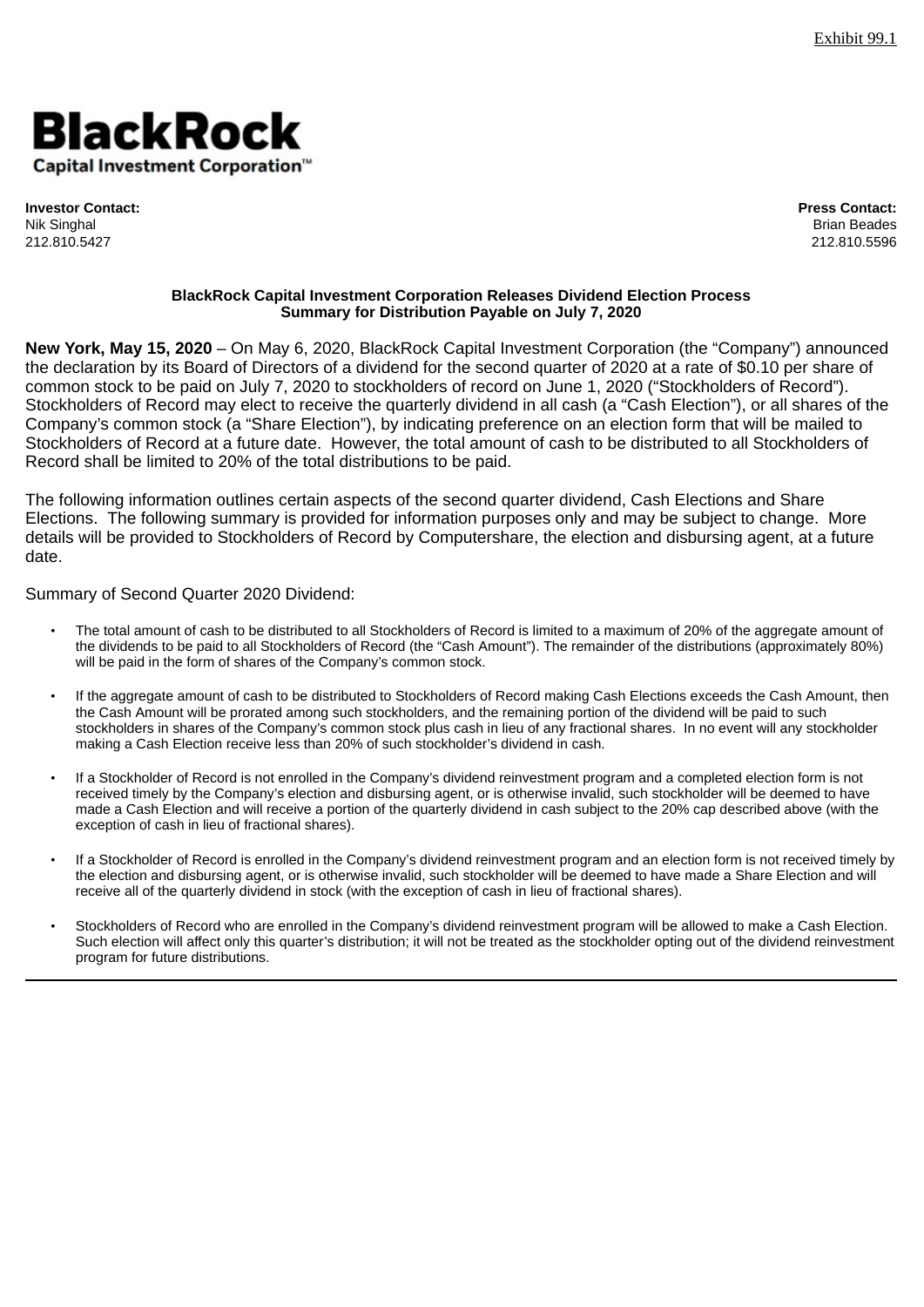- The number of shares that will be credited to a Stockholder of Record's account in connection with this distribution will be determined by dividing the aggregate dollar value of the portion of such distribution to be paid in shares by the average closing stock price for the Company's stock on the five trading days beginning with June 23, 2020 and ending with June 29, 2020 (both days inclusive). For this distribution, shares will only be issued in accordance with this calculation; the Company will not issue shares pursuant to the methodologies discussed in its dividend reinvestment program plan documents.
- All common stock issued in connection the quarterly dividend will be issued in book-entry form.
- If a stockholder's shares of common stock are held in the name of a bank orbroker, such stockholder will be required to inform the bank or broker of the election.
- Once the election is made, it is irrevocable.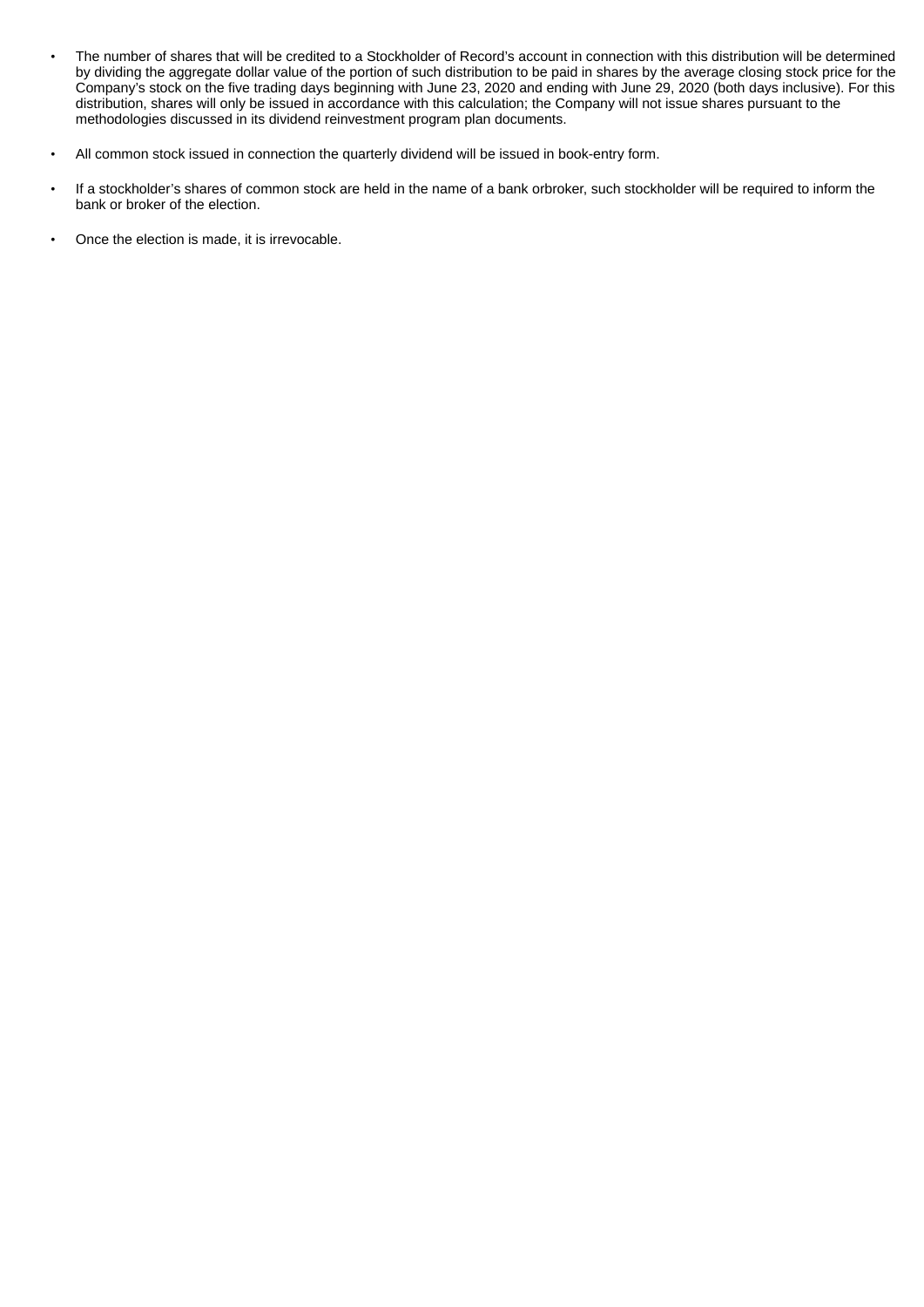#### **BLACKROCK CAPITAL INVESTMENT CORPORATION** AUTOMATIC DIVIDEND REINVESTMENT PLAN

#### TERMS AND CONDITIONS

<span id="page-5-0"></span>Pursuant to this Automatic Dividend Reinvestment Plan (the "Reinvestment Plan") of the undersigned BlackRock Capital Investment Corporation (the "Corporation"), unless a holder (a "Shareholder") of the Corporation's shares of common stock (the "Common Shares") otherwise elects, all dividends and distributions (together, "distributions") on such Shareholder's Common Shares will be automatically reinvested by BNY Mellon Investment Servicing (U.S.) Inc. ("BMIS"), as agent for Shareholders in administering the Reinvestment Plan (the "Reinvestment Plan Agent"), in additional Common Shares of the Corporation. Shareholders who elect not to participate in the Reinvestment Plan will receive all distributions in cash paid by check mailed directly to the Shareholder of record (or, if the Common Shares are held in street or other nominee name, then to such nominee) by BMIS as the Dividend Disbursing Agent. Participants may elect not to participate in the Reinvestment Plan and to receive all distributions in cash by sending written instructions to BMIS, as the Dividend Disbursing Agent, at the address set forth below. Participation in the Reinvestment Plan is completely voluntary and may be terminated or resumed at any time without penalty by written notice if received and processed by the Reinvestment Plan Agent prior to the distribution record date; otherwise such termination or resumption will be effective with respect to any subsequently declared distribution.

The Reinvestment Plan Agent will open an account for each Shareholder under the Reinvestment Plan in the same name in which such Shareholder's Common Shares are registered. Whenever the Corporation declares a distribution payable in cash, non-participants in the Reinvestment Plan will receive cash and participants in the Reinvestment Plan will receive the equivalent in Common Shares, as determined below. The Common Shares will be acquired by the Reinvestment Plan Agent for the participants' accounts, depending upon the circumstances described below, (i) through receipt of additional unissued but authorized Common Shares from the Corporation ("newly issued Common Shares") and/or (ii) by purchase of outstanding Common Shares on the open market ("open-market purchases"). If, on the distribution payment date, the last quarterly net asset value per share ("NAV") is equal to or less than the closing market price per share on such distribution payment date (such condition often referred to as a "market premium"), the Reinvestment Plan Agent will invest the distribution amount in newly issued Common Shares on behalf of the participants. The number of newly issued Common Shares to be credited to each participant's account will be determined by dividing the dollar amount of the distribution by the greater of (i) the NAV or (ii) 95% of the closing market price on the distribution payment date. If, on the distribution payment date, the NAV is greater than the closing market price per share on such distribution payment date (such condition often referred to as a "market discount"), the Reinvestment Plan Agent may, upon notice to the Reinvestment Plan Agent from the Corporation, either (a) invest the distribution amount in newly issued Common Shares on behalf of the participants or (b) invest the distribution amount in Common Shares acquired on behalf of the participants in open-market purchases. In the event that the Corporation elects to have the Reinvestment Plan Agent invest the distribution amount in newly issued Common Shares on behalf of the participants, the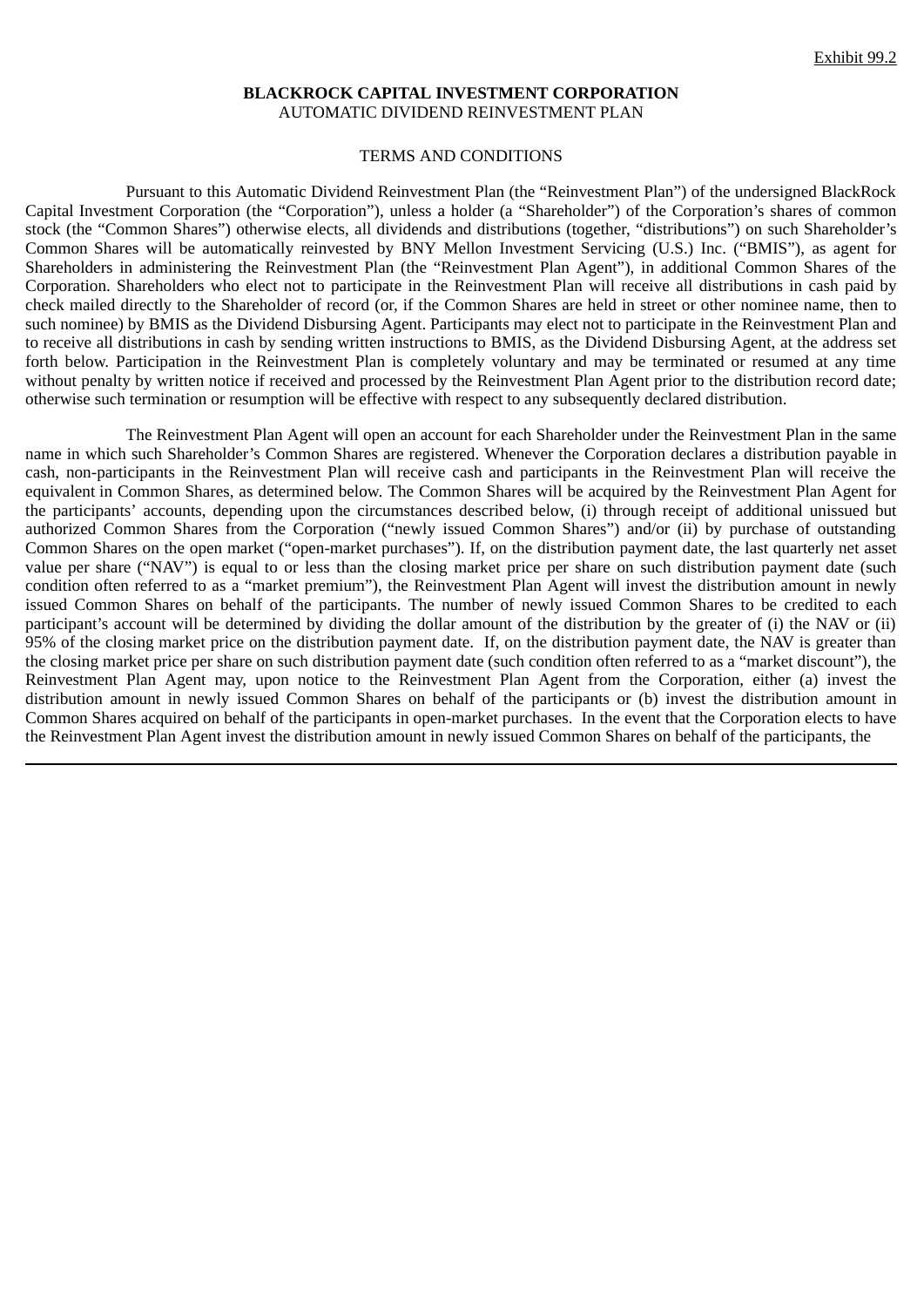number of newly issued Common Shares to be credited to each participant's account will be determined by dividing the dollar amount of the distribution by the market price on the distribution payment date. In the event that the Corporation elects to have the Reinvestment Plan Agent invest the distribution amount in Common Shares acquired on behalf of the participants in openmarket purchases, the number of shares issued to each participant will be determined by dividing the dollar amount of the distribution by the weighted average price per share (including any applicable brokerage commissions) for all shares purchased by the Reinvestment Plan Agent in the open market in connection with the distribution. The Reinvestment Plan Agent will have until the last business day before the next date on which the Common Shares trade on an "ex-distribution" basis or 30 days after the distribution payment date, whichever is sooner (the "last purchase date"), to invest the distribution amount in Common Shares acquired in open-market purchases. If the Reinvestment Plan Agent is unable to invest the full distribution amount in openmarket purchases on the last purchase date, the Reinvestment Plan Agent shall invest any uninvested portion in newly issued shares at the closing market price per share on such last purchase date. If the market discount shifts to a market premium based on the closing market price per share at any day during the purchase period, the Reinvestment Plan Agent shall cease making open-market purchases after such day and invest any uninvested portion in newly issued shares. Investments in newly issued shares made in this manner would be made pursuant to the process described under the market premium condition with the date of such shift from market discount to market premium substituting for the distribution payment date. In either of the above scenarios where a combination of open market purchases and newly issued Common Shares is used to fulfil the Reinvestment Plan requirements, the number of shares issued to each participant will be determined by dividing the dollar amount of the distribution by the weighted average price of the two methods including any applicable brokerage commissions.

Notwithstanding the foregoing, if the Corporation makes a distribution to be paid in cash or in stock at the election of its Shareholders (a "Cash/Stock Distribution"), each Shareholder will be required to elect whether to receive the distribution in cash or in Common Shares pursuant to such notices, forms or other documentation as may be provided to the Shareholder by the Corporation (the "Election Forms"). If the Shareholder elects to receive the distribution in cash, the Shareholder will be deemed to have elected not to participate in the Reinvestment Plan solely with respect to such Cash/Stock Distribution and shall receive the distribution in cash subject to any rules applicable to the distribution that may limit the portion of the distribution the Corporation is required to pay in cash. If the Shareholder elects to receive the distribution in Common Shares, the Shareholder will receive the distribution in newly issued Common Shares. The number of newly issued Common Shares credited to the Shareholders Account in either case will be determined by dividing the dollar amount of the distribution (or portion of the distribution to be paid in Common Shares) by the price per Common Share determined in accordance with the Election Forms rather than pursuant to the formula(s) otherwise applicable under the Reinvestment Plan.

The Reinvestment Plan Agent will maintain all Shareholders' accounts in the Reinvestment Plan and furnish written confirmation of all transactions in the accounts, including information needed by Shareholders for tax records. Common Shares in the account of each Reinvestment Plan participant will be held by the Reinvestment Plan Agent on behalf of the Reinvestment Plan participant.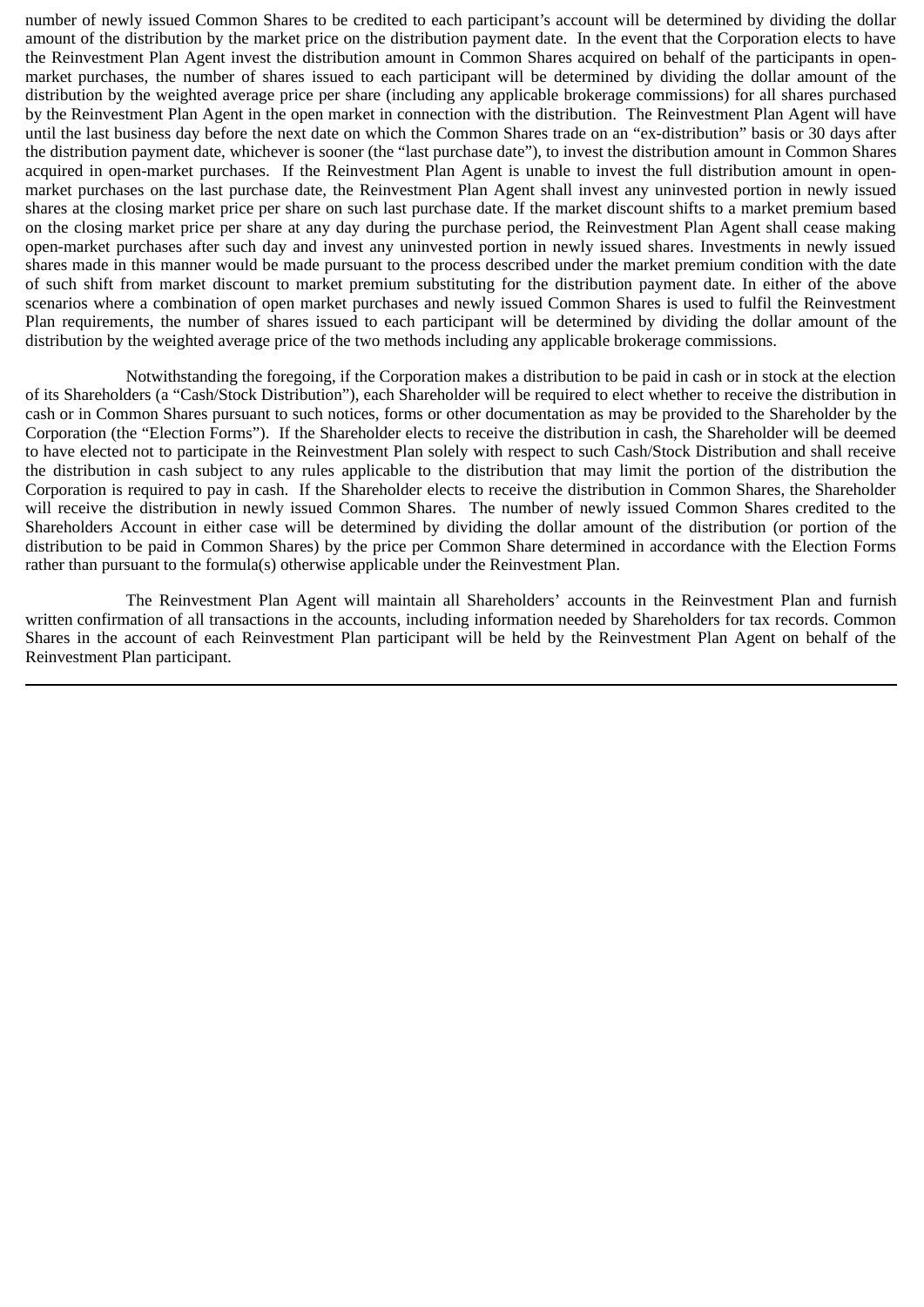In the case of Shareholders such as banks, brokers or nominees that hold Common Shares for others who are the beneficial owners, the Reinvestment Plan Agent will administer the Reinvestment Plan on the basis of the number of Common Shares certified from time to time by the record Shareholder and held for the account of beneficial owners who participate in the Reinvestment Plan.

The Reinvestment Plan Agent's fees for the handling of the reinvestment of distributions will be paid by the Corporation. However, each participant will pay a per share fee incurred with respect to the Reinvestment Plan Agent's openmarket purchases in connection with the reinvestment of distributions, which will be deducted from the value of the distributions. Participants that request a sale of Common Shares through the Reinvestment Plan Agent are subject to a \$2.50 sales fee and a \$0.15 per share fee. Per share fees include any applicable brokerage commissions the Reinvestment Plan Agent is required to pay.

#### VOTING

Each Shareholder proxy will include those Common Shares purchased or received pursuant to the Reinvestment Plan. The Reinvestment Plan Agent will forward all proxy solicitation materials to participants and vote proxies for Common Shares held pursuant to the Reinvestment Plan in accordance with the instructions of the participants.

#### TAXATION

The automatic reinvestment of distributions will not relieve participants of any U.S. federal, state or local income tax that may be payable (or required to be withheld) on such distributions.

### AMENDMENT OF THE REINVESTMENT PLAN

The Reinvestment Plan may be amended or terminated by the Corporation. There is no direct service charge to participants with regard to purchases in the Reinvestment Plan; however, the Corporation reserves the right to amend the Reinvestment Plan to include a service charge payable by the participants. Notice will be sent to Reinvestment Plan participants of any amendments as soon as practicable after such action by the Corporation.

#### INQUIRIES REGARDING THE REINVESTMENT PLAN

All correspondence concerning the Reinvestment Plan should be directed to BNY Mellon, c/o Computershare, P.O. Box 505000, Louisville, KY, 40233-5000, United States.

## APPLICABLE LAW

These terms and conditions shall be governed by the laws of the State of New York without regard to its conflicts of laws provisions.